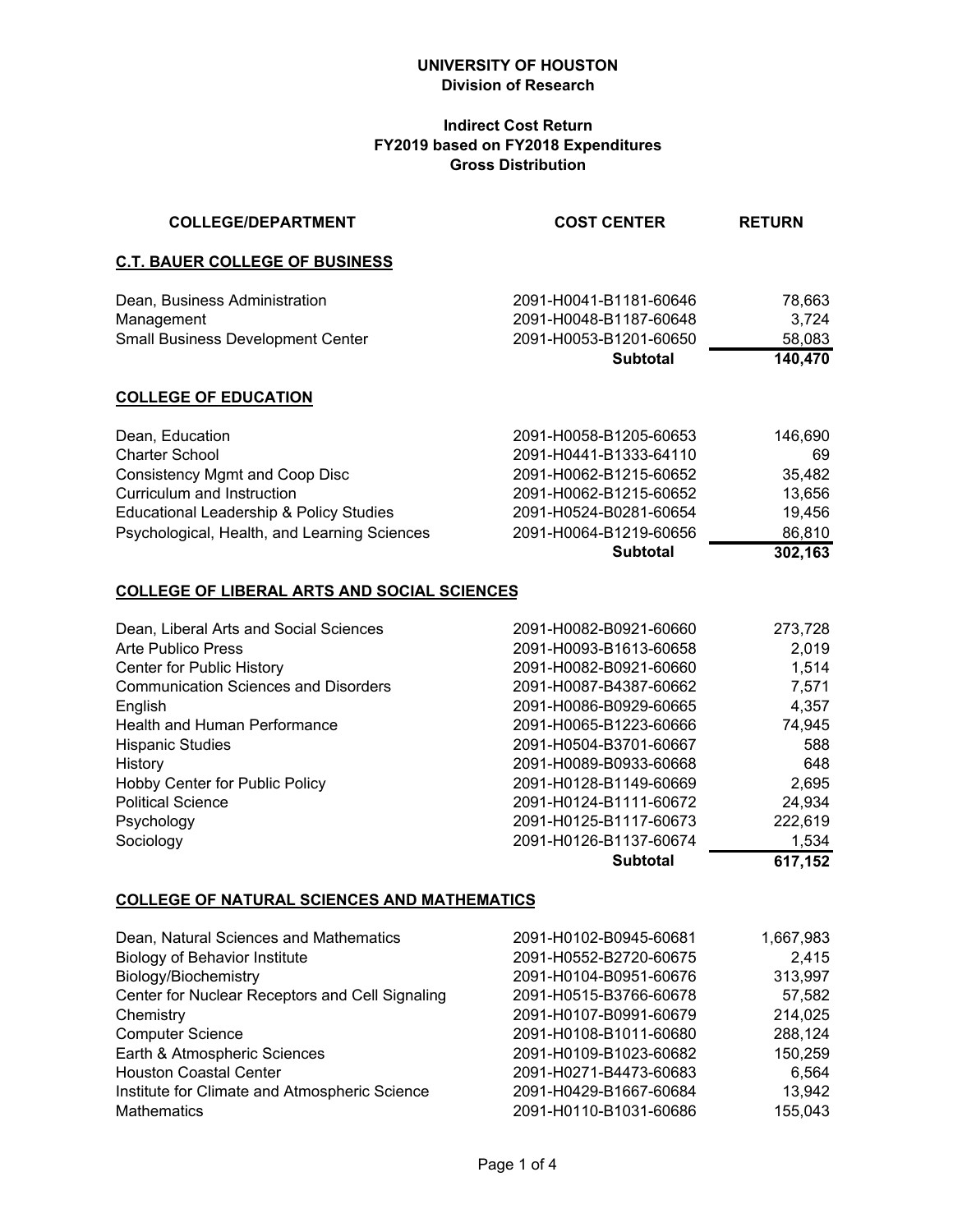#### **Indirect Cost Return FY2019 based on FY2018 Expenditures Gross Distribution**

| <b>COLLEGE/DEPARTMENT</b>                          | <b>COST CENTER</b>     |           |
|----------------------------------------------------|------------------------|-----------|
| Physics                                            | 2091-H0112-B1041-60687 | 310,244   |
|                                                    | <b>Subtotal</b>        | 3,180,178 |
| <b>COLLEGE OF OPTOMETRY</b>                        |                        |           |
| <b>Optometry Vision Sciences</b>                   | 2091-H0113-B1161-60688 | 786,925   |
|                                                    | <b>Subtotal</b>        | 786,925   |
| <b>COLLEGE OF PHARMACY</b>                         |                        |           |
| Dean, Pharmacy                                     | 2091-H0116-B1067-60691 | 587,025   |
| Heart/Kidney Institute                             | 2091-H0117-B1079-60692 | 67,279    |
| Institute for Community Health                     | 2091-H0501-B1844-60693 | 4,994     |
| Institute for Drug Education and Research          | 2091-H0422-B1621-60694 | $-909$    |
| Pharm Health Outcomes & Policy                     | 2091-H0571-B0283-60695 | 58,288    |
| Pharm Prac & Trans Research                        | 2091-H0118-B1097-60690 | 66,163    |
| <b>Pharmacological and Pharmaceutical Sciences</b> | 2091-H0117-B1069-60696 | 266,329   |
|                                                    | <b>Subtotal</b>        | 1,049,169 |
| <b>COLLEGE OF TECHNOLOGY</b>                       |                        |           |
| Dean, Technology                                   | 2091-H0136-B1151-60698 | 168,179   |
| Center for Information Security, Research and Edu  | 2091-H0554-B4472-60699 | 21,710    |
| Center for Life Sciences Technology                | 2091-H0468-B4430-60700 | 1,859     |
| <b>Construction Management</b>                     | 2091-H0136-B1151-60698 | 10,443    |
| <b>Engineering Technology</b>                      | 2091-H0139-B1674-60703 | 41,046    |
| Human Development and Consumer Science             | 2091-H0140-B1675-60704 | 14,496    |
| Information & Logistics Technology                 | 2091-H0137-B1673-60705 | 23,926    |
|                                                    | <b>Subtotal</b>        | 281,659   |
| <b>COLLEGE OF THE ARTS</b>                         |                        |           |
| Dean, The College of the Arts                      | 2091-H0594-B0126-60709 | 2,435     |
| Art                                                | 2091-H0083-B0921-60660 | 588       |
| <b>Blaffer Gallery</b>                             | 2091-H0097-B1641-60707 | 1,228     |
| Cynthia Woods Mitchell Center for the Arts         | 2091-H0473-B0584-60708 | 98        |
|                                                    | <b>Subtotal</b>        | 4,349     |
| <b>CULLEN COLLEGE OF ENGINEERING</b>               |                        |           |
| Dean, Engineering                                  | 2091-H0066-B0862-60719 | 1,968,855 |
| <b>Biomedical Engineering</b>                      | 2091-H0071-B3793-60712 | 354,592   |
| Center for Innovative Grouting Materials and Tech  | 2091-H0069-B0919-60713 | 2,010     |
| Center for Integrated Bio and Nano Systems         | 2091-H0467-B3537-61434 | 6,816     |
| <b>Chemical Engineering</b>                        | 2091-H0067-B0864-60716 | 402,212   |
| <b>Civil Engineering</b>                           | 2091-H0068-B0882-60717 | 247,873   |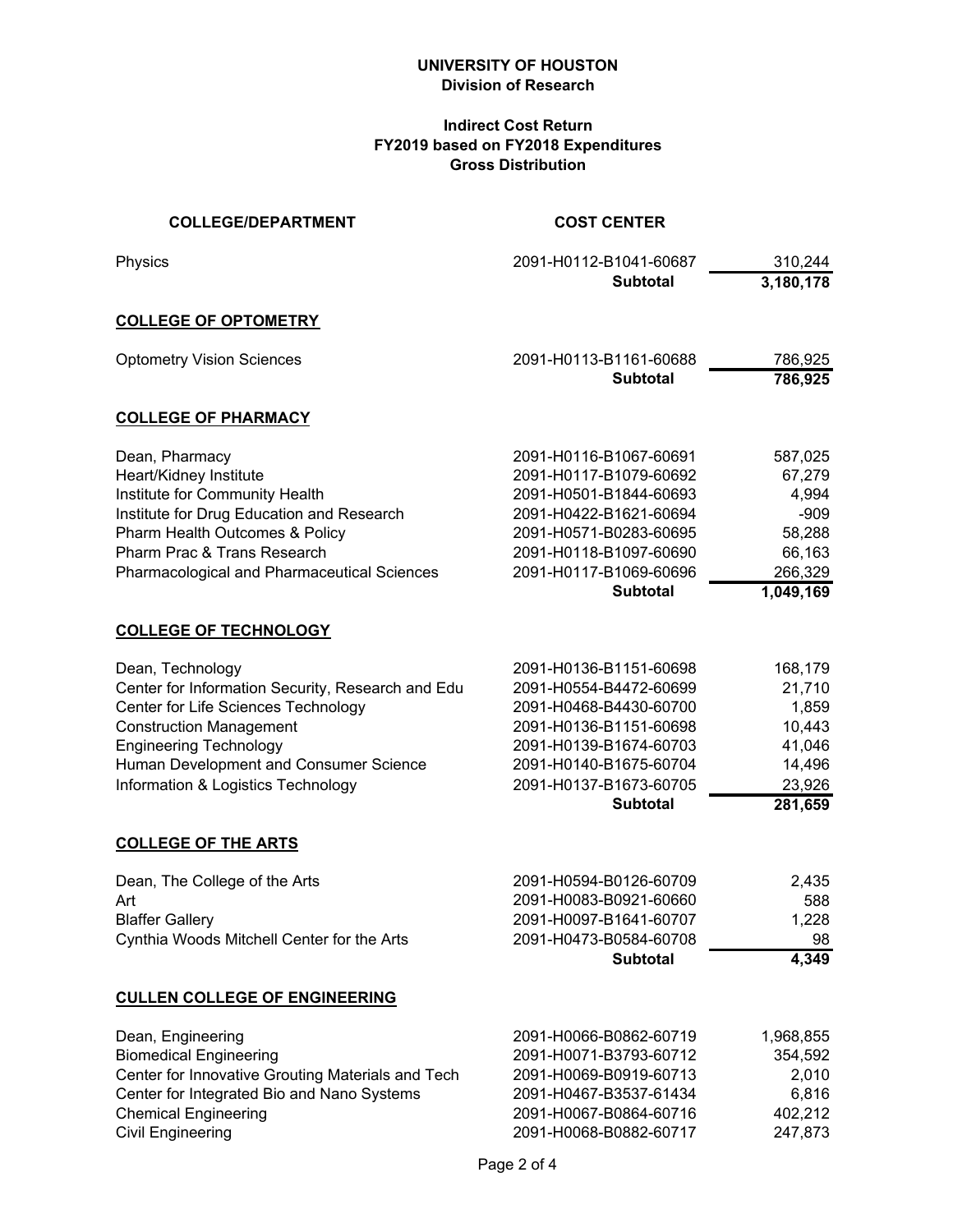# **Indirect Cost Return FY2019 based on FY2018 Expenditures Gross Distribution**

| <b>COLLEGE/DEPARTMENT</b>                                                                                                                                                                                                                      | <b>COST CENTER</b>                                                                                                                                                                                                              |                                                                                           |
|------------------------------------------------------------------------------------------------------------------------------------------------------------------------------------------------------------------------------------------------|---------------------------------------------------------------------------------------------------------------------------------------------------------------------------------------------------------------------------------|-------------------------------------------------------------------------------------------|
| <b>Electrical &amp; Computer Engineering</b><br><b>Industrial Engineering</b><br><b>Mechanical Engineering</b><br>National Center for Airborne Laser Mapping                                                                                   | 2091-H0070-B0886-60714<br>2091-H0072-B0892-60720<br>2091-H0073-B0896-60721<br>2091-H0541-B2218-60722                                                                                                                            | 198,580<br>13,149<br>259,049<br>56,261                                                    |
| Petroleum Engineering<br>Severe Storm Pred, Edu, Evac, Dis<br>Texas Hurricane Center for Innovative Technology                                                                                                                                 | 2091-H0591-B0686-60723<br>2091-H0520-B3784-60724<br>2091-H0512-B4450-61391                                                                                                                                                      | 55,768<br>4,229<br>353                                                                    |
|                                                                                                                                                                                                                                                | <b>Subtotal</b>                                                                                                                                                                                                                 | 3,569,747                                                                                 |
| <b>DIVISION OF RESEARCH</b>                                                                                                                                                                                                                    |                                                                                                                                                                                                                                 |                                                                                           |
| VP-Research<br>Advanced Manufacturing Institute<br>Center for Advanced Computing and Data Systems<br>Center for Innov/Partnerships<br><b>HEALTH Research Institute</b><br><b>TcSUH</b><br><b>Texas Obesity Research Center</b><br><b>TIMES</b> | 2091-H0233-B0818-60506<br>2091-H0579-B0397-60728<br>2091-H0246-B0822-60730<br>2091-H0589-B0531-60732<br>2091-H0010-B0667-60733<br>2091-H0452-B0848-60736<br>2091-H0500-B4422-60737<br>2091-H0288-B1691-60738<br><b>Subtotal</b> | 258,476<br>68,541<br>21,797<br>6,416<br>26,190<br>160,665<br>23,228<br>428,853<br>994,166 |
| <b>GRADUATE COLLEGE OF SOCIAL WORK</b>                                                                                                                                                                                                         |                                                                                                                                                                                                                                 |                                                                                           |
| Dean, Social Work<br>Center for Drug and Social Policy Research<br>Child & Family for Innovative Research                                                                                                                                      | 2091-H0129-B1169-60741<br>2091-H0508-B1171-60739<br>2091-H0509-B1171-60742<br><b>Subtotal</b>                                                                                                                                   | 116,145<br>35,903<br>40,333<br>192,381                                                    |
| <b>HILTON COLLEGE OF HOTEL AND RESTAURANT MANAGEMENT</b>                                                                                                                                                                                       |                                                                                                                                                                                                                                 |                                                                                           |
| Hotel and Restaurant Management                                                                                                                                                                                                                | 2091-H0081-B1165-60744<br><b>Subtotal</b>                                                                                                                                                                                       | 10,871<br>10,871                                                                          |
| <b>SENIOR V.P. FOR ACADEMIC AFFAIRS AND PROVOST</b>                                                                                                                                                                                            |                                                                                                                                                                                                                                 |                                                                                           |
| Senior V.P. for Academic Affairs and Provost<br><b>Academic &amp; Faculty Affairs</b>                                                                                                                                                          | 2091-H0005-B0810-60760<br>2091-H0433-B1327-64090<br><b>Subtotal</b>                                                                                                                                                             | 5,046<br>3,964<br>9,010                                                                   |
| <b>UH LAW CENTER</b>                                                                                                                                                                                                                           |                                                                                                                                                                                                                                 |                                                                                           |
| Dean, Law<br>Law-UH                                                                                                                                                                                                                            | 2091-H0098-B1177-60763<br>2091-H0098-B1177-60763                                                                                                                                                                                | 17,994<br>1,432                                                                           |

**Subtotal 19,426**